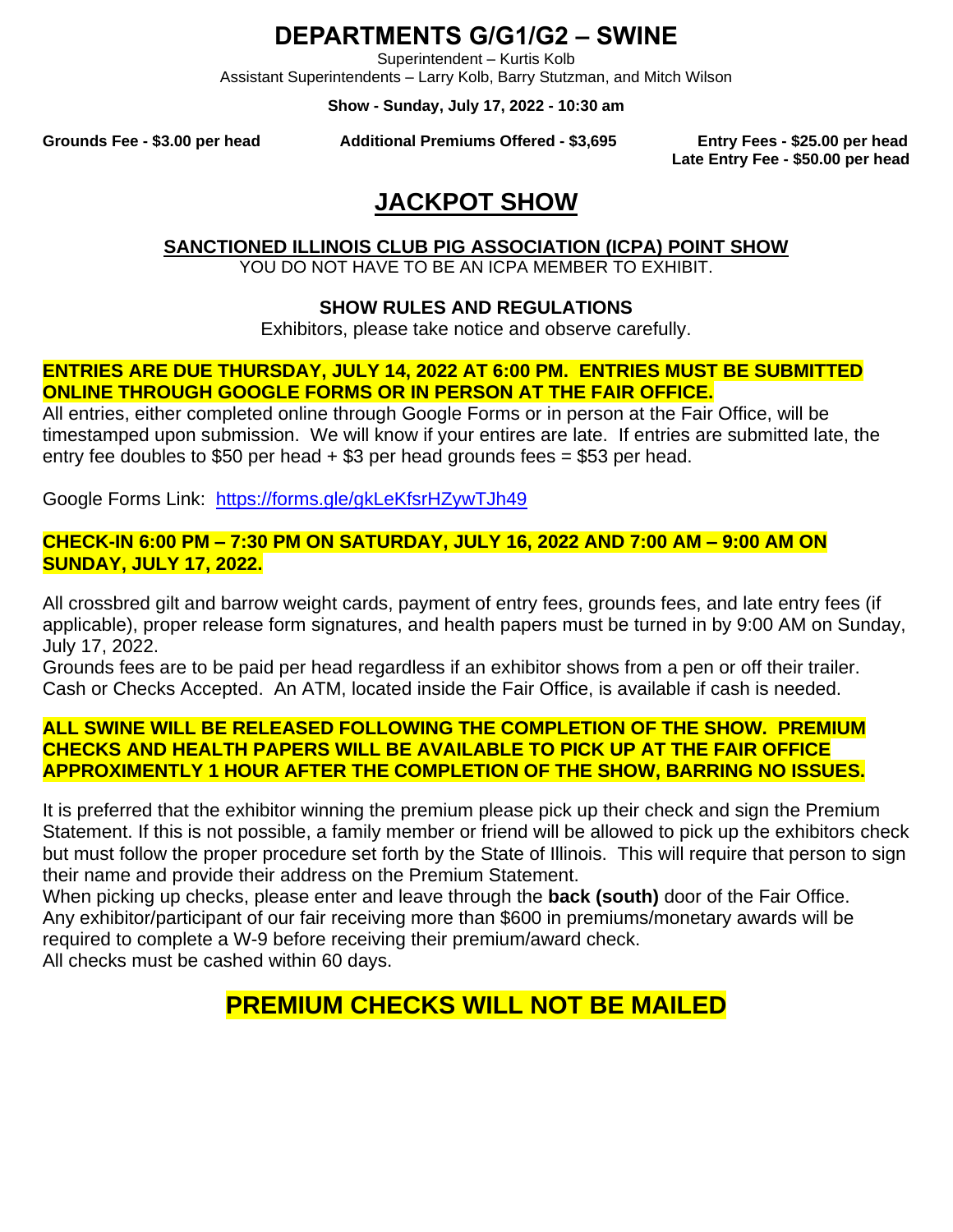All purebred gilts and barrows must be farrowed on or after January 1, 2022. **\*\*NO DECEMBERS\*\*** Registration papers are required on **ALL** purebred entries and must be transferred to the exhibitor's name.

Health papers are required for **ALL** entries. A Certificate of Veterinarian Inspection no more than 90 days past the date of issuance is required for in-state hogs. A CVI no more than 30 days past the date of issuance is required for out-of-state hogs. Out-of-state animals will also need an entry permit number on the CVI.

Purebred gilt classes are divided by age. Crossbred gilt and barrow classes are divided by weight. Declared weights on crossbred gilts and barrows. Top 2 placing hogs, in each barrow and crossbred gilt class, will be reweighed. **\*\*6% WEIGH BACK\*\***

**Minimum and Maximum Weight Ranges:**

**Crossbred Gilts: 190 pounds – 350 pounds Barrows: 190 pounds – 300 pounds**

Light Crossbred Qualifications:

Light Crossbred will be defined as a blue, blue belt, or white. Must have zero black on it anywhere.

Example: If your pig is mostly white but has a few black spots on it or its head is black, your pig is considered a Dark Crossbred. Red roans or red belts would also be considered a Dark Crossbred.

Dark Crossbred Qualifications:

Dark Crossbred will be defined as a red roans, red belts, any pig that has an ounce of black on it. Only 1<sup>st</sup> and 2<sup>nd</sup> place hogs are eligible for champions and reserves unless the breed only has one class then the  $3<sup>rd</sup>$  place hog will be automatically awarded. That's the only exception to the rule. No limits on the number of entries per exhibitor.

#### **Each exhibitor can win only two premiums per class.**

It takes four (4) head to make a breed class. If less than four (4) in a breed, they will show as AOB's Pens are first come, first serve. Pens fill quickly!

Exhibitors must bring their own bedding – shavings only **NO STRAW**.

Exhibitors can show off their trailers.

No refunds to non-winners.

#### **Rule of the Swine Department and Superintendent will be final.**

Rules listed here, along with those listed in Regulations and General Arrangements that are applicable to this department, are to be followed.

### **SHOW ORDER:**

Showmanship Purebred Gilts Crossbred Gilts **Barrows**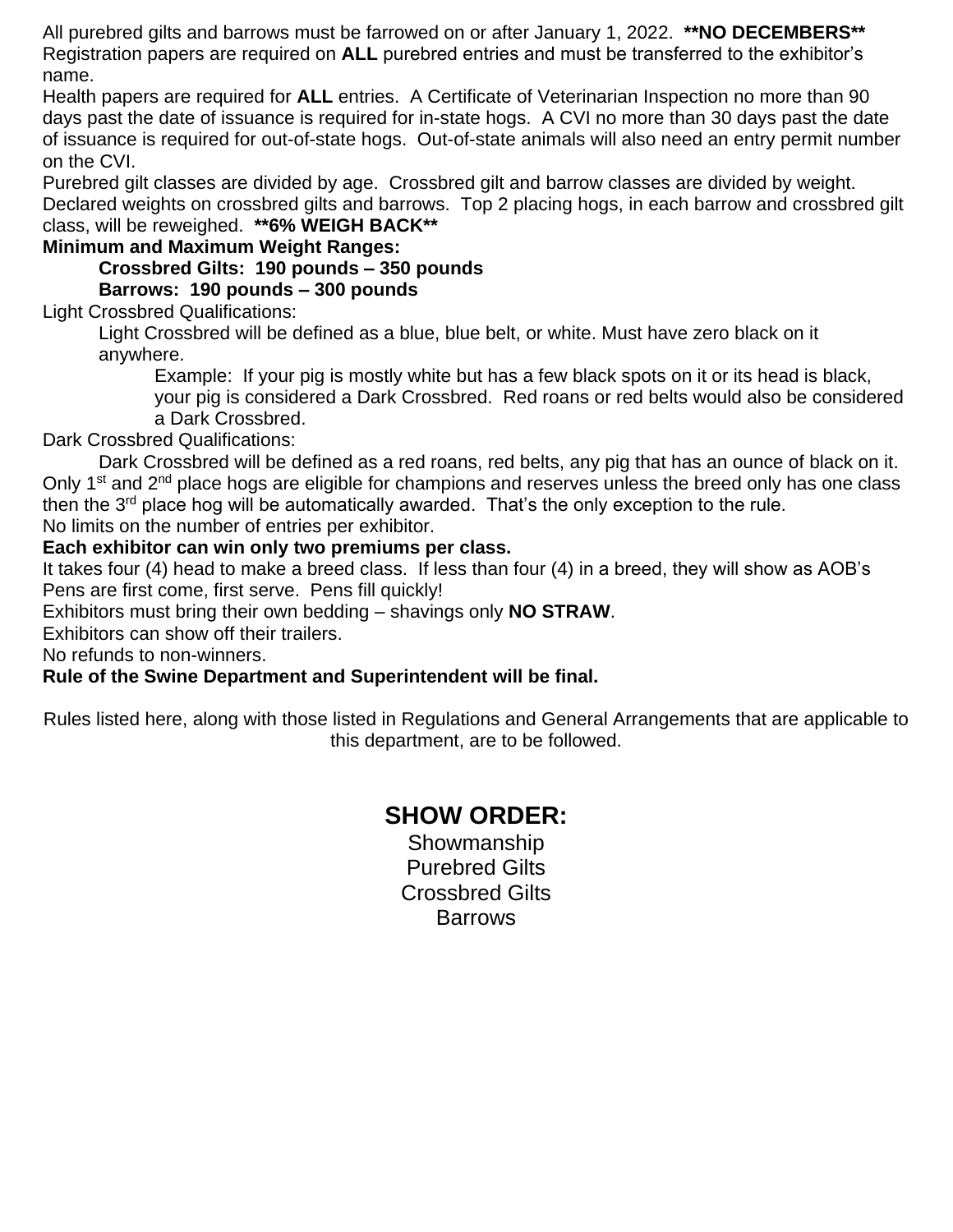## **DEPARTMENT G - SWINE - PUREBRED GILTS**

| Individual Classes will be paid out of entry fee money by the following percentages: |                 |                 |                 |                 |                 |                 |  |  |
|--------------------------------------------------------------------------------------|-----------------|-----------------|-----------------|-----------------|-----------------|-----------------|--|--|
|                                                                                      | Class #         | 1 <sup>st</sup> | 2 <sup>nd</sup> | 3 <sup>rd</sup> | 4 <sup>th</sup> | 5 <sup>th</sup> |  |  |
| Section 1 - Berkshire                                                                | $1 - 10$        | 35%             | 25%             | 20%             | 15%             | 5%              |  |  |
| Section 100 - Champion Berkshire Gilt                                                | 11              | \$40            |                 |                 |                 |                 |  |  |
| Section 100 - Reserve Champion Berkshire Gilt                                        | $\overline{12}$ | \$20            |                 |                 |                 |                 |  |  |
| Section 2 - Chester White                                                            | $1 - 10$        | 35%             | 25%             | 20%             | 15%             | 5%              |  |  |
| Section 100 - Champion Chester White Gilt                                            | 21              | \$40            |                 |                 |                 |                 |  |  |
| Section 100 - Reserve Champion Chester White Gilt                                    | 22              | \$20            |                 |                 |                 |                 |  |  |
| Section 3 - Duroc                                                                    | $1 - 10$        | 35%             | 25%             | 20%             | 15%             | 5%              |  |  |
| <b>Section 100 - Champion Duroc Gilt</b>                                             | 31              | \$40            |                 |                 |                 |                 |  |  |
| Section 100 - Reserve Champion Duroc Gilt                                            | 32              | \$20            |                 |                 |                 |                 |  |  |
| Section 4 - Hampshire                                                                | $1 - 10$        | 35%             | 25%             | 20%             | 15%             | 5%              |  |  |
| Section 100 - Champion Hampshire Gilt                                                | 41              | \$40            |                 |                 |                 |                 |  |  |
| <b>Section 100 - Reserve Champion Hampshire Gilt</b>                                 | 42              | \$20            |                 |                 |                 |                 |  |  |
| Section 5 - Poland China                                                             | $1 - 10$        | 35%             | 25%             | 20%             | 15%             | 5%              |  |  |
| Section 100 - Champion Poland China Gilt                                             | $\overline{51}$ | \$40            |                 |                 |                 |                 |  |  |
| Section 100 - Reserve Champion Poland China Gilt                                     | $\overline{52}$ | \$20            |                 |                 |                 |                 |  |  |
| Section 6 - Spotted Poland China                                                     | $1 - 10$        | 35%             | 25%             | 20%             | 15%             | 5%              |  |  |
| Section 100 - Champion Spotted Poland China Gilt                                     | 61              | \$40            |                 |                 |                 |                 |  |  |
| Section 100 - Reserve Champion Spotted Poland China Gilt                             | 62              | \$20            |                 |                 |                 |                 |  |  |
| Section 7 - Yorkshire                                                                | $1 - 10$        | 35%             | 25%             | 20%             | 15%             | 5%              |  |  |
| Section 100 - Champion Yorkshire Gilt                                                | 71              | \$40            |                 |                 |                 |                 |  |  |
| Section 100 - Reserve Champion Yorkshire Gilt                                        | 72              | \$20            |                 |                 |                 |                 |  |  |
| Section 8 - Hereford                                                                 | $1 - 10$        | 35%             | 25%             | 20%             | 15%             | 5%              |  |  |
| Section 100 - Champion Hereford Gilt                                                 | 81              | \$40            |                 |                 |                 |                 |  |  |
| Section 100 - Reserve Champion Hereford Gilt                                         | 82              | \$20            |                 |                 |                 |                 |  |  |
| Section 9 - Landrace                                                                 | $1 - 10$        | 35%             | 25%             | 20%             | 15%             | 5%              |  |  |
| Section 100 - Champion Landrace Gilt                                                 | 91              | \$40            |                 |                 |                 |                 |  |  |
| Section 100 - Reserve Champion Landrace Gilt                                         | 92              | \$20            |                 |                 |                 |                 |  |  |
| Section 10 - Tamworth/AOB                                                            | $1 - 10$        | 35%             | 25%             | 20%             | 15%             | 5%              |  |  |
| <b>Section 100 - Champion Tamworth/AOB Gilt</b>                                      | 101             | \$40            |                 |                 |                 |                 |  |  |
| Section 100 - Reserve Tamworth/AOB Gilt                                              | 102             | \$20            |                 |                 |                 |                 |  |  |
| <b>OVERALL CHAMPIONS</b>                                                             |                 |                 |                 |                 |                 |                 |  |  |
| Section 100 - Grand Champion Purebred Gilt                                           | 1001            | \$300           |                 |                 |                 |                 |  |  |
| Section 100 - Reserve Grand Champion Purebred Gilt                                   | 1002            | \$200           |                 |                 |                 |                 |  |  |
| Section 100 - 3rd Purebred Gilt                                                      | 1003            | \$100           |                 |                 |                 |                 |  |  |
| Section 100 - 4 <sup>th</sup> Purebred Gilt                                          | 1004            | \$75            |                 |                 |                 |                 |  |  |
| Section 100 - 5 <sup>th</sup> Purebred Gilt                                          | 1005            | \$50            |                 |                 |                 |                 |  |  |
| Section 100 - Supreme Champion Gilt                                                  | 1006            | \$100           |                 |                 |                 |                 |  |  |
| Section 100 - Supreme Reserve Champion Gilt                                          | 1007            | \$50            |                 |                 |                 |                 |  |  |

#### **DEPARTMENT G - SECTION 99 - SHOWMANSHIP**

| 99 | 900 | Junior Showmanship Award, ages 8<br>through 11 years*        | Award |
|----|-----|--------------------------------------------------------------|-------|
| 99 | 901 | Intermediate Showmanship Award, ages<br>12 through 15 years* | Award |
| 99 | 902 | Senior Showmanship Award, ages 15 and<br>over*               | Award |

Showmanship classes are open to exhibitors having entries in any of the classes in the Swine Department.

NO ENTRY FEE FOR SHOWMANSHIP CLASSES.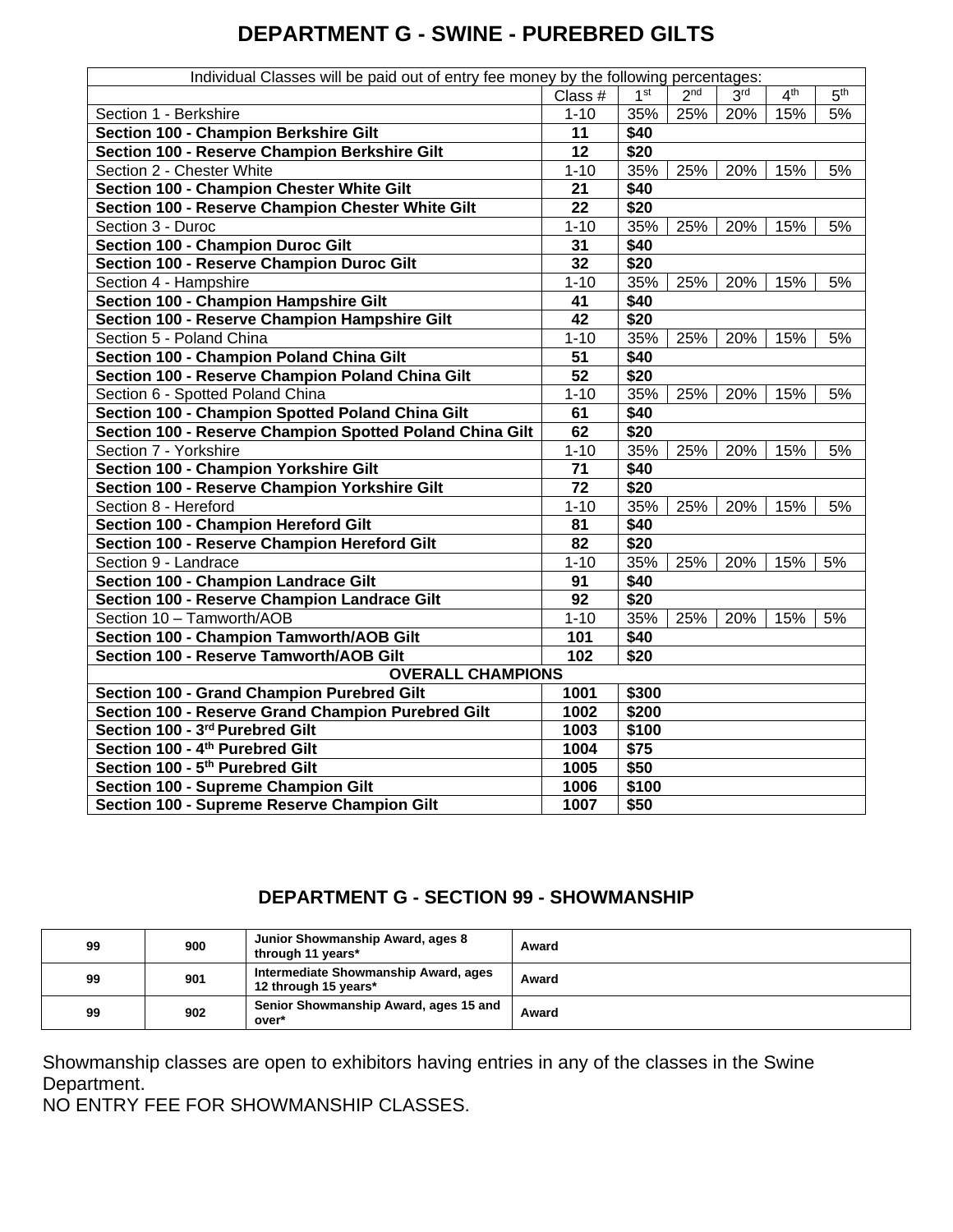## **DEPARTMENT G1 - SWINE - CROSSBRED GILTS**

| Individual Classes will be paid out of entry fee money by the following percentages: |          |       |                 |                 |                 |                 |  |  |
|--------------------------------------------------------------------------------------|----------|-------|-----------------|-----------------|-----------------|-----------------|--|--|
|                                                                                      | Class #  | 1st   | 2 <sub>nd</sub> | 3 <sup>rd</sup> | 4 <sup>th</sup> | 5 <sup>th</sup> |  |  |
| Section 1 - Light Crossbred                                                          | $1 - 10$ | 35%   | 25%             | 20%             | 15%             | 5%              |  |  |
| Section 100 - Champion Light Crossbred Gilt                                          | 11       | \$40  |                 |                 |                 |                 |  |  |
| Section 100 - Reserve Champion Light Crossbred Gilt                                  | 12       | \$20  |                 |                 |                 |                 |  |  |
| Section 2 - Dark Crossbred                                                           | $1 - 10$ | 35%   | 25%             | 20%             | 15%             | 5%              |  |  |
| Section 100 - Champion Dark Crossbred Gilt                                           | 21       | \$40  |                 |                 |                 |                 |  |  |
| Section 100 - Reserve Champion Dark Crossbred Gilt                                   | 22       | \$20  |                 |                 |                 |                 |  |  |
| <b>OVERALL CHAMPIONS</b>                                                             |          |       |                 |                 |                 |                 |  |  |
| Section 100 - Grand Champion Crossbred Gilt                                          | 1001     | \$200 |                 |                 |                 |                 |  |  |
| Section 100 - Reserve Grand Champion Crossbred Gilt                                  | 1002     | \$100 |                 |                 |                 |                 |  |  |
| Section 100 - 3rd Crossbred Gilt                                                     | 1003     | \$50  |                 |                 |                 |                 |  |  |